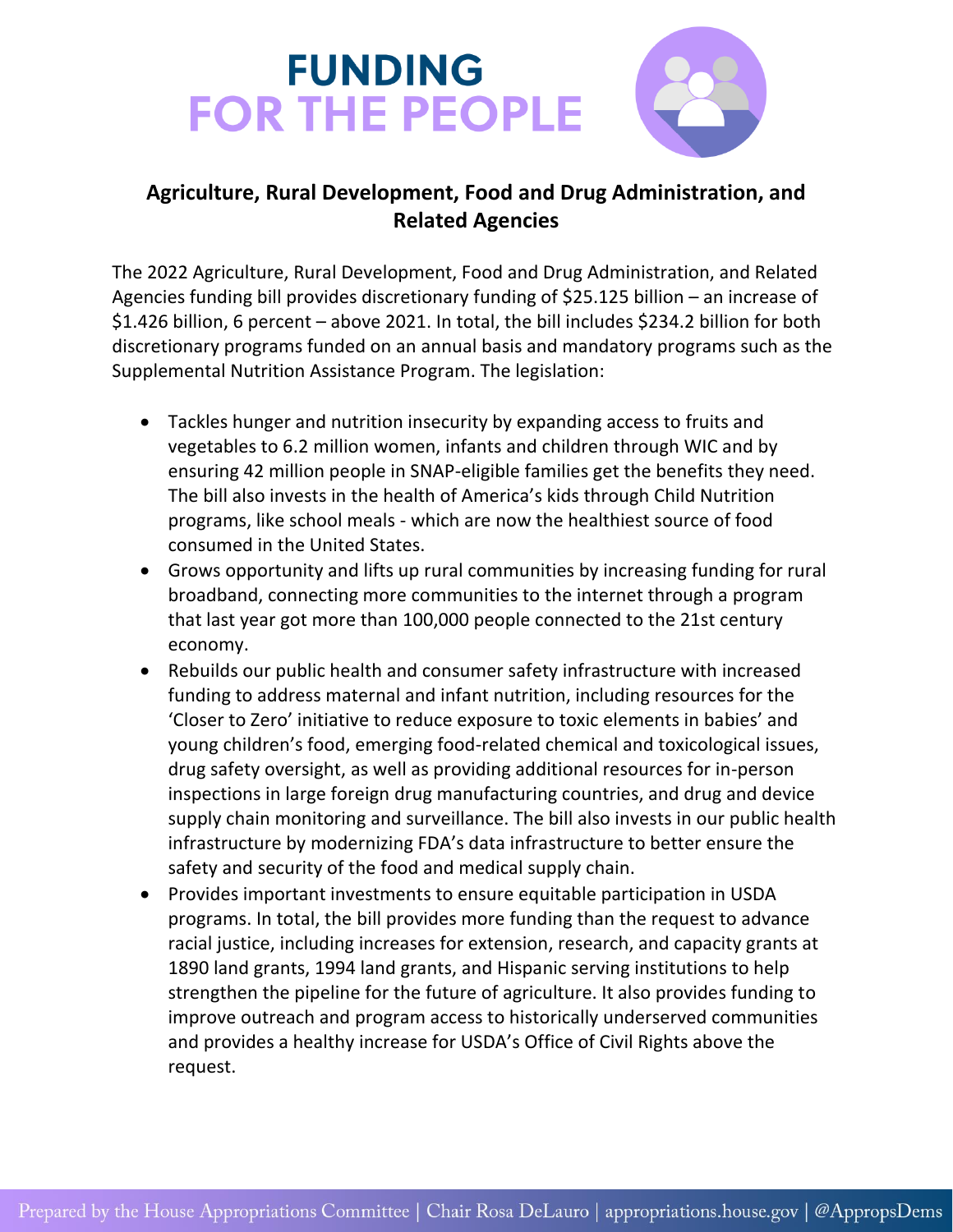• Confronts the climate crisis with \$78.3 million across USDA to address the impacts of climate change. These investments are aimed to tackle the climate crisis in farming and rural communities and include research to monitor, measure, and mitigate climate change, accelerate climate smart agriculture practices, reduce greenhouse gases, and advance clean energy technologies.

## **Bill Summary:**

**Rural Development and Infrastructure** – The bill provides a total of nearly \$4 billion for rural development programs. These programs help create an environment for economic growth by providing business and housing opportunities and building sustainable rural infrastructure for the modern economy.

- **Rural Broadband**  The legislation invests over \$550 million in the expansion of broadband service to provide economic development opportunities and improved education and healthcare services, including an additional \$450 million for the ReConnect program. This is in addition to the \$2 billion provided in Infrastructure Investment and Jobs Act. These significant investments in broadband reflect a commitment to enabling Americans in rural communities to access digital tools necessary to improve health, educational, and economic outcomes. Since 2019, more than 200,000 rural residents have gained access to broadband through these programs.
- **Critical Infrastructure**  The legislation includes responsible investments in infrastructure to help rural areas of the country access basic utilities. This includes \$1.45 billion for rural water and waste program loans, and over \$653 million in water and waste grants for clean and reliable drinking water systems and sanitary waste disposal systems, which will provide safe drinking water to millions of rural residents. An additional \$7.9 billion in loan authority is provided for rural electric and telephone infrastructure loans.
- **Rural Housing Loans and Rental Assistance**  The bill provides a total of \$30 billion in loan authority for the Single Family Housing Guaranteed Loan Program. The bill includes \$1.25 billion in direct single family housing loans, meeting the estimated need for these loans, which provide home loan assistance to lowincome rural families, many of whom would have few loan options for purchasing a home because of their geographical location. In addition, a total of \$1.495 billion is provided for rental assistance and rental vouchers for affordable rental housing for low-income families and the elderly in rural communities to renew all existing rental assistance contracts. In FY 2020, Rural Development housing programs provided affordable housing to 138,331 rural homeowners and over 250,000 rental units.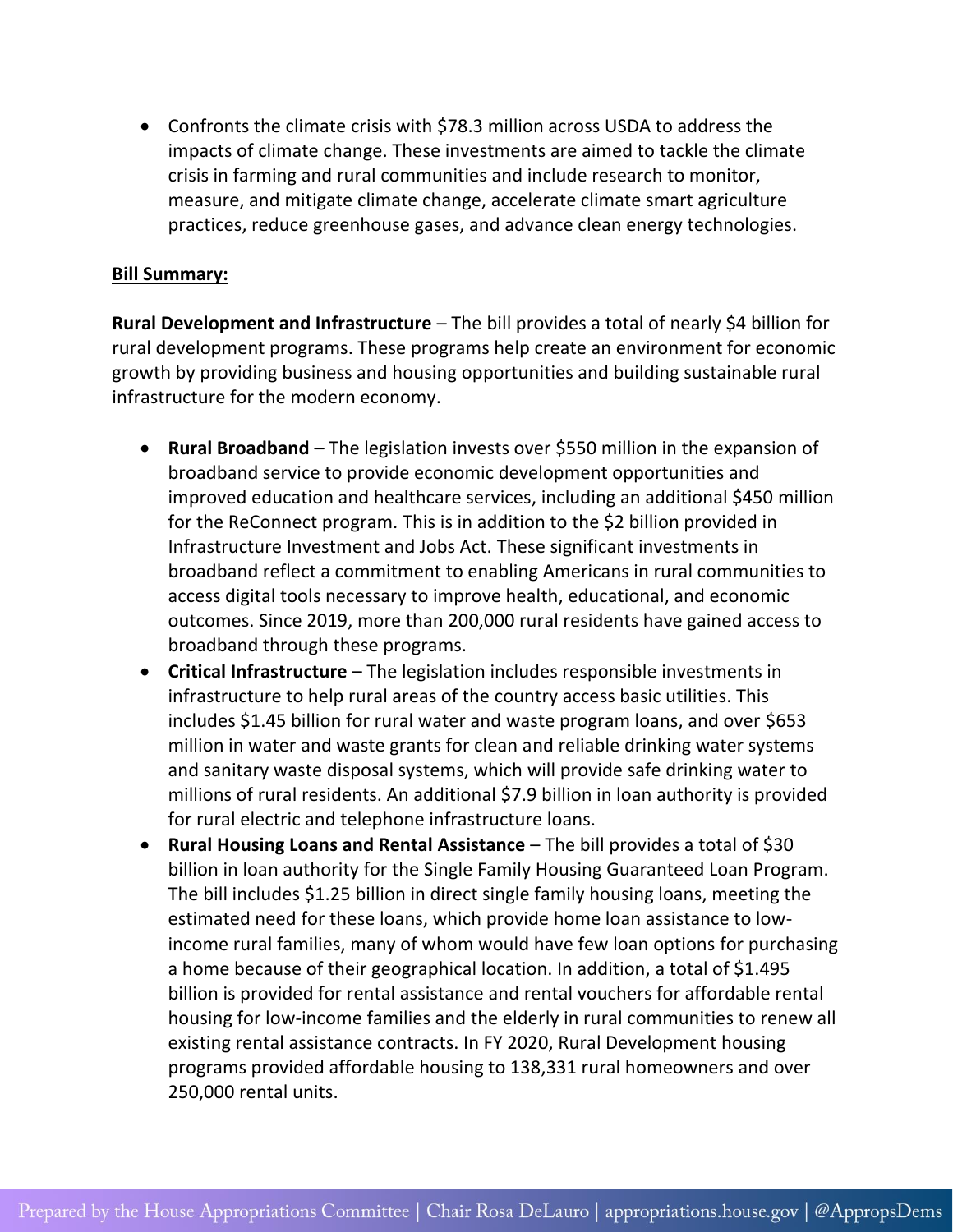• **Business and Industry Loan Program –** The bill includes \$1.250 billion for the Business and Industry loan program, a 25% increase over fiscal year 2021. This will enable additional lending opportunities to business and non-profits in rural areas.

**Food and Nutrition Programs** – The legislation contains discretionary funding, as well as mandatory funding required by law, for food and nutrition programs within the Department of Agriculture. This includes funding for the Special Supplemental Nutrition Program for Women, Infants, and Children (WIC), the Supplemental Nutrition Assistance Program (SNAP), and child nutrition programs.

- **Women, Infants, and Children (WIC)**  The bill provides \$6 billion in discretionary funding for WIC, including \$834 million to increase the amounts of fruits and vegetables in the WIC Food Package. In FY 2022, WIC will serve an estimated 6.2 million women, infants, and children.
- **Supplemental Nutrition Assistance Program (SNAP)** The bill provides \$140.4 billion in required mandatory spending for SNAP, including \$3 billion for the SNAP reserve fund, which will serve more than 42 million people. This fully funds participation, as well as the SNAP enhanced allotments authorized by the Families First Coronavirus Response Act.
- **Child nutrition programs** The bill provides \$26.9 billion in funding for child nutrition programs. This is an increase of \$1.77 billion above the FY 2021 enacted level. As kids return to the classroom, this funding will support more than 5.2 billion school lunches and snacks. In addition, the bill provides \$45 million for the Summer EBT program, \$30 million for school kitchen equipment grants, and \$6 million for school breakfast expansion grants.

**International Food Assistance Programs** – The legislation contains \$2.2 billion for international food aid and to promote U.S. agricultural exports overseas. This includes \$1.74 billion for Food for Peace grants and \$237 million for the McGovern-Dole International Food for Education and Child Nutrition program. In 2021, these programs, which work to reduce famine and increase food security overseas, provided food assistance across six continents.

**Marketing Programs** – The bill provides \$228 million, \$39 million above the FY 2021 enacted level and \$14 million above the request, to facilitate the movement of agriculture products and open market opportunities. This includes \$20.3 million for the National Organic Program to protect the integrity of the USDA Organic label and \$25.6 million for the oversight and enforcement of the Packers and Stockyards Act. The bill also provides \$20.4 million in discretionary funds to the Agricultural Marketing Service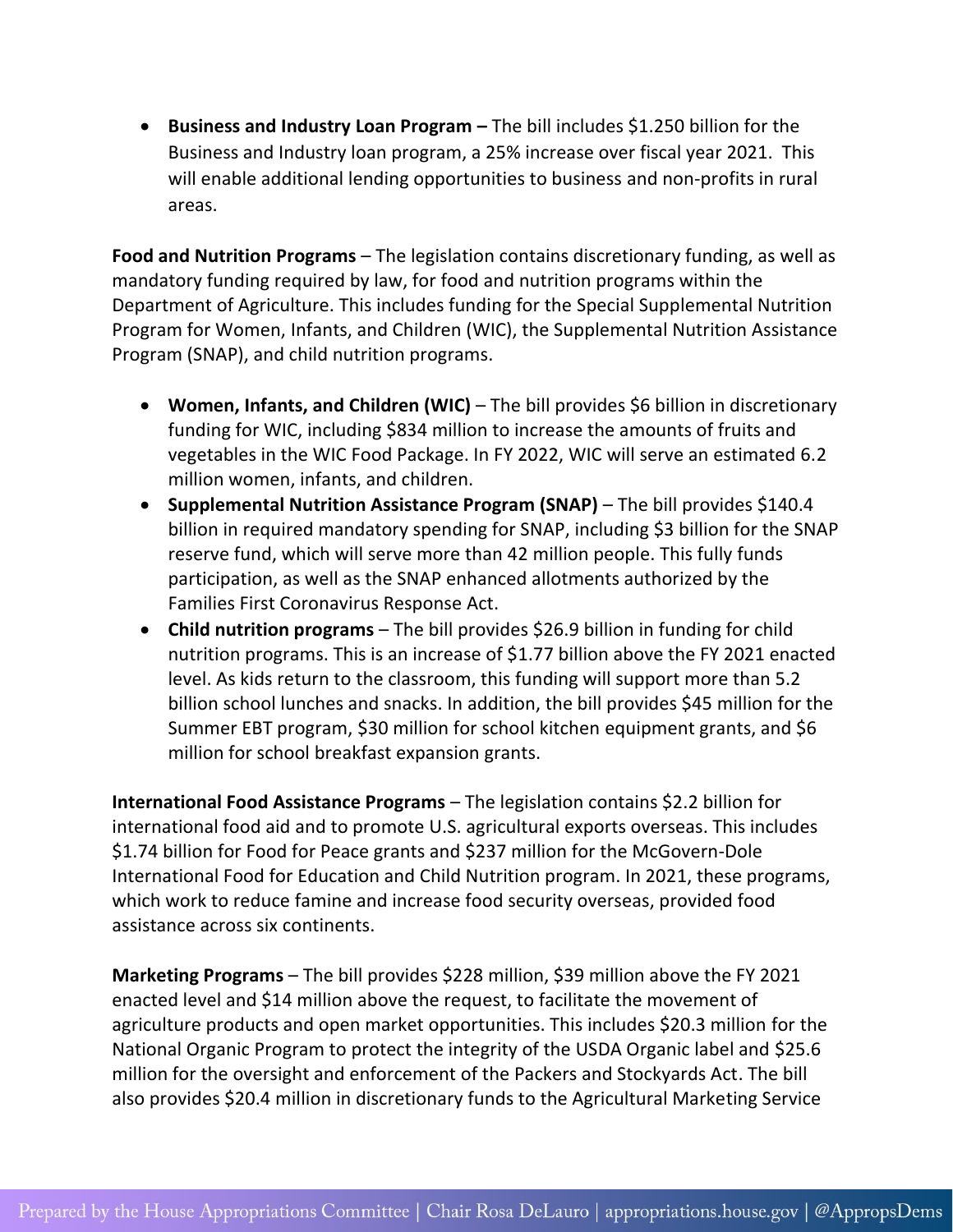and Rural Development for the Local Agriculture Market Program to continue supporting local food and value-added agriculture. In addition, the bill provides \$25 million to support dairy business innovation initiatives.

**Agricultural Research** – The bill provides \$3.5 billion – \$217 million above the FY 2021 enacted level – for agriculture research programs, including the Agricultural Research Service (ARS) and the National Institute of Food and Agriculture (NIFA). This funding will support research at all ARS facilities to help mitigate and stop devastating livestock and crop diseases, improve food safety and water quality, increase production, and combat antimicrobial resistance. This funding also includes important research investments in U.S. land-grant colleges and universities, including a significant increase for the 1890 institutions, and for the Agriculture and Food Research Initiative, the U.S. Department of Agriculture's premier competitive research program.

**Farm Programs** – The legislation provides \$1.87 billion for farm programs, which is \$44 million above the FY 2021 enacted level. This includes \$61 million to resolve ownership and succession of farmland issues, also known as heirs' property issues. This funding will continue support for various farm, conservation, and emergency loan programs, and help American farmers and ranchers. It will also meet estimates of demand for farm loan programs.

**Animal and Plant Health** – The legislation includes \$1.113 billion – \$46 million above the FY 2021 enacted level – for the Animal and Plant Health Inspection Service. This funding will support programs to help control or eradicate plant and animal pests and diseases that can be crippling to U.S. producers. The funding level provides increases that will help address harmful pests and diseases such as cotton pests, spotted lanternfly, and chronic wasting disease, and support the growing needs of veterinary biological products such as vaccines and diagnostic tests while maintaining increases from past years for citrus greening. The bill also provides \$250 million for the Agriculture Quarantine and Inspection Services Program to continue activities at the U.S. borders and ports of entry to intercept any foreign agricultural pests and diseases that could affect U.S. agriculture, trade and commerce.

**Conservation Programs** – The bill provides \$1.005 billion to help farmers, ranchers, and other private landowners conserve and protect their land. This includes \$101 million for infrastructure for watershed and flood prevention and watershed rehabilitation projects, \$8.5 million for the Urban Agriculture and Innovative Production Program, and \$7 million for the Healthy Forests Reserve Program.